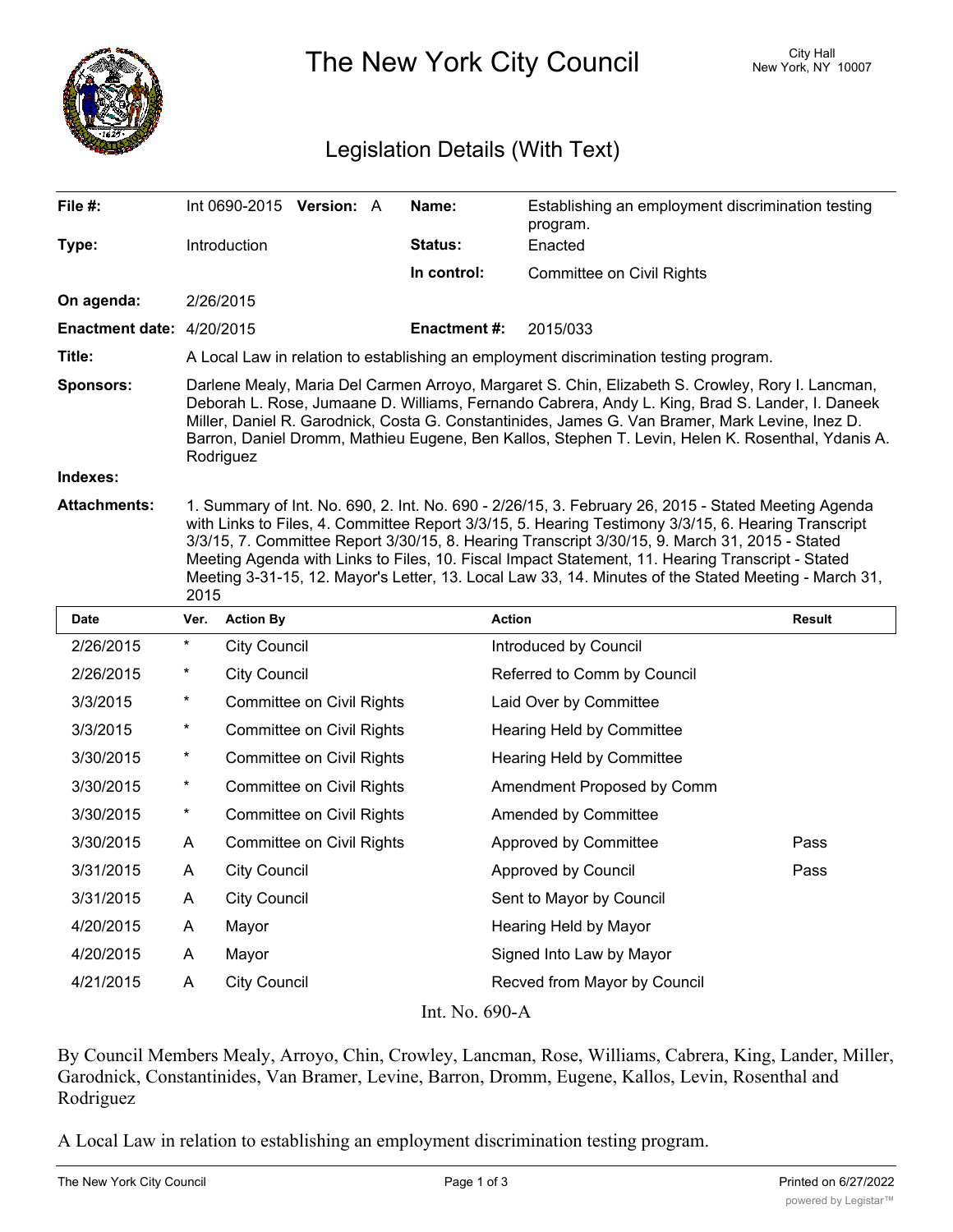## Be it enacted by the Council as follows:

Section 1. Investigation of discrimination in employment using testers. a. For a period of one year, the commission on human rights shall organize and conduct no fewer than five investigations of discrimination in employment during which the commission shall use pairs of testers to investigate local employers, labor organizations or employment agencies and employees or agents thereof. Such investigations shall include but not be limited to using matched pairs of testers who shall apply for, inquire about or express interest in the same job and who shall be assigned similar credentials but who shall differ in one of the following characteristics: actual or perceived age, race, creed, color, national origin, gender, disability, marital status, partnership status, sexual orientation or alienage or citizenship status, or other characteristic protected pursuant to title 8 of the administrative code of the city of New York. The first of the investigations shall commence on or before October 1, 2015.

b. On or before March 1, 2017, the commission shall submit to the speaker of the council a report related to employment investigations conducted during the prior 12 month period commencing on October 1, 2015. Such report shall include, but not be limited to: (i) the number of matched pair tests completed; (ii) identification of the industry of the employer where each completed matched pair test was conducted; (iii) the protected class variable used in each matched pair test; (iv) the number of incidents of actual or perceived discrimination by protected class for each such investigation; and (v) a description of any incidents of discrimination detected in the course of such investigations, provided that the commission shall not be required to report information that would compromise any ongoing or prospective investigation or prosecution.

c. Any incidents of actual or perceived discrimination that occur during such investigations shall be referred to the commission's law enforcement bureau.

d. Nothing herein shall preclude the commission from conducting other such discrimination testing programs or investigations pursuant to the commission's authority under this Code and the New York city charter.